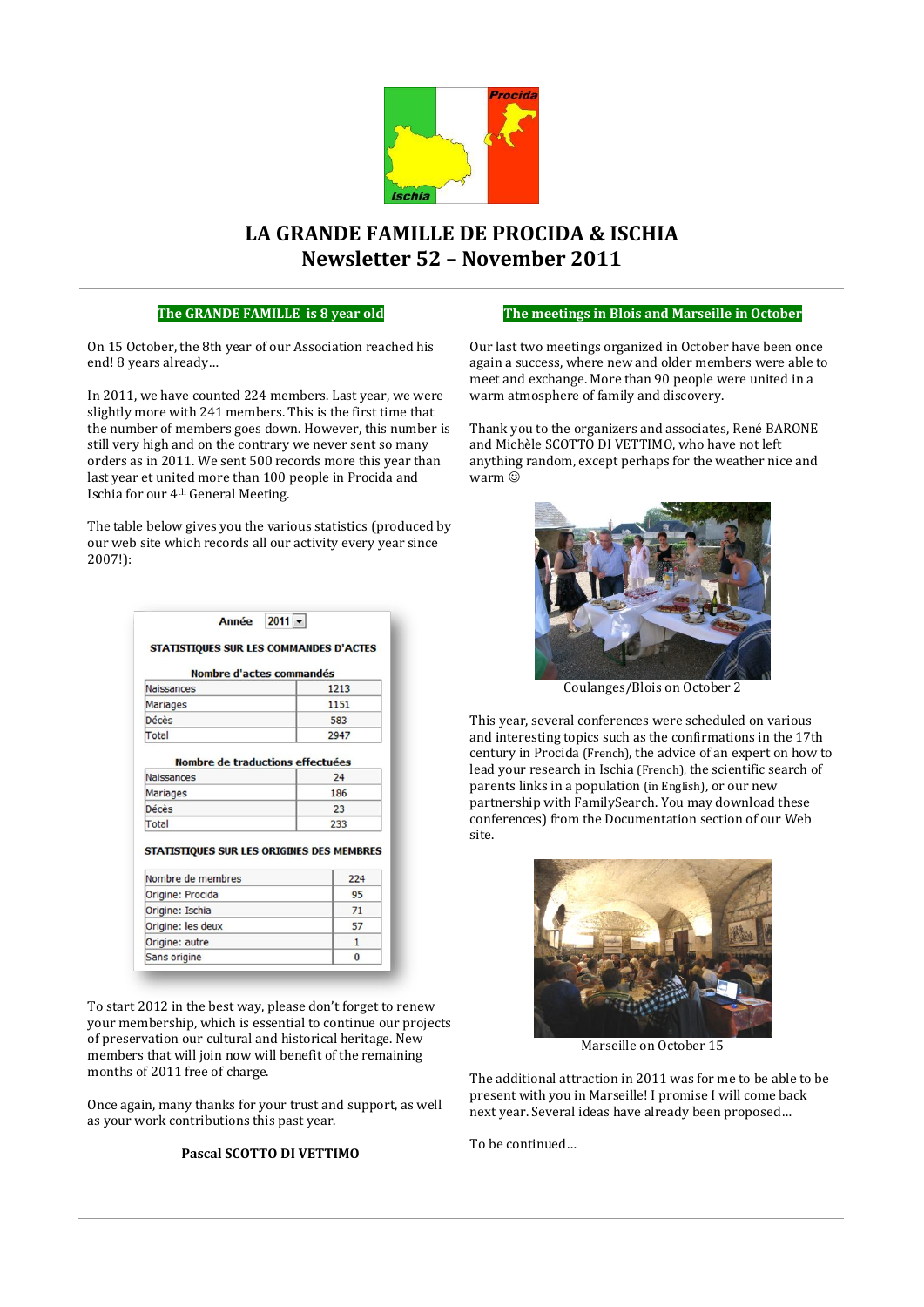## **La Grande Famille de Procida & Ischia**

Newsletter 52 – November 2011

| <b>Marketing and expansion in America</b>                                                                                                                                     |                                                                                                                                                                                            |                                 | <b>Ischia-Family and FamilySearch</b>                                                                                                                                                          |  |
|-------------------------------------------------------------------------------------------------------------------------------------------------------------------------------|--------------------------------------------------------------------------------------------------------------------------------------------------------------------------------------------|---------------------------------|------------------------------------------------------------------------------------------------------------------------------------------------------------------------------------------------|--|
| This interesting project was discussed during our 4th General<br>Meeting Ischia on May 3, 2011.                                                                               | Following the discussions we had last May, regarding the<br>options to have a complete access to all registers of the island<br>of Ischia, including the registers of the various towns, a |                                 |                                                                                                                                                                                                |  |
| As promised, I have written to our American cousins to<br>understand from them how to best help them, to get our<br>Association better known in America and recruit new       |                                                                                                                                                                                            |                                 | partnership has been created with FamilySearch, as they<br>have themselves already digitalize those registers.                                                                                 |  |
| members too.                                                                                                                                                                  |                                                                                                                                                                                            |                                 | Today, the digital images are available on their Web site, but<br>their indexation requires still to be carried out. The                                                                       |  |
| I submitted 2 ideas:                                                                                                                                                          |                                                                                                                                                                                            |                                 | partnership between our Association and FamilySearch will<br>accelerate this work and give us several benefits, including a                                                                    |  |
| The organization of an event specially created for<br>$\bullet$<br>the English speaking member in Ischia and Procida                                                          |                                                                                                                                                                                            | link on their partner web page. |                                                                                                                                                                                                |  |
| in May 2012.                                                                                                                                                                  |                                                                                                                                                                                            |                                 | This partnership will also let us have a full copy of the<br>indexes that we will have built and are currently working on.                                                                     |  |
| The nomination of a volunteer in the USA to take<br>$\bullet$<br>care of developing our Association, starting for<br>instance with some well-targeted adverts or<br>articles. | will remain available on site.                                                                                                                                                             |                                 | We will then import these indexes in our online database and<br>search engine. This will allow you to look for your ancestors<br>directly from our Web site, even if the corresponding records |  |
| Unfortunately, I received less than a third of expected                                                                                                                       |                                                                                                                                                                                            |                                 | The initial project (already in progress) is the town of                                                                                                                                       |  |
| answers (there are 15 English speaking members) $\otimes$ The<br>obvious consequence is that I will not organize anything in<br>May 2012.                                     | intuitive to use.                                                                                                                                                                          |                                 | Serrara Fontana. 16 members are registered and are<br>indexing, at their own speed. The work is facilitated thanks<br>to the software provided by FamilySearch, simple and                     |  |
| Regarding acting for the Association, several suggestions and<br>remarks were sent to me but no-one volunteered to carry out<br>the tasks I was requested help for.           | Here is the progress made so far:                                                                                                                                                          |                                 |                                                                                                                                                                                                |  |
|                                                                                                                                                                               |                                                                                                                                                                                            | <b>Images</b>                   | Lots                                                                                                                                                                                           |  |
| The status of this project today is:                                                                                                                                          |                                                                                                                                                                                            | 2 3 1 8                         | 582                                                                                                                                                                                            |  |
|                                                                                                                                                                               |                                                                                                                                                                                            |                                 | <b>Batches by 1st indexer</b>                                                                                                                                                                  |  |
| We decided to offer 2012 a 10 Euro discount on the<br>$\bullet$<br>2012 annual fee to all new members in America.                                                             |                                                                                                                                                                                            | 484                             | 21%                                                                                                                                                                                            |  |
| thus making parity between US Dollar and Euro.                                                                                                                                |                                                                                                                                                                                            | 440                             | Batches by 2 <sup>nd</sup> indexer<br>19%                                                                                                                                                      |  |

- Our new partnership with FamilySearch gives us a direct link from their web site to ours: partner [projects.](https://indexing.familysearch.org/projtab/current_partner_projects.jsf)
- Alexander ROME from Canada proposed to contact several Italian genealogy web sites in America to inform them about our Association.

Additionally, you will discover in the News | Press section of our web site an article published recently in the local newspaper on Procida about the American Reverend, Vincent CAPODANNO, who died in Vietnam and whom beatification has been officially requested. An amazing story, result of much research, from Ellis Island, the censuses registers of Procida, and an abandonment at the Annunziata of Naples.



Father Vincent R. Capodanno, MM February 13, 1929-September 4, 1967

This article is obviously written in Italian and if someone could translate it into English, this would be much appreciated!

| <b>Images</b>                      | Lots |  |
|------------------------------------|------|--|
| 2 3 1 8                            | 582  |  |
| Batches by 1st indexer             |      |  |
| 484                                | 21%  |  |
| Batches by 2 <sup>nd</sup> indexer |      |  |
| 440                                | 19%  |  |
| <b>Arbitrated</b>                  |      |  |
| 392                                | 17 % |  |

If you wish to give us a hand (even minimal) to this project, do not hesitate to contact me at info@procida-family.com. You will discover how indexing can be fun, interesting, and without stress. In effect, each batch of record is indexed by 2 different members and a third person (more expert) arbitrates the potential indexing conflicts and validates the indexation.

|                                                         | <b>Schier Modifier Afficher Qutils Bide</b>                                                                                                                                                                                                                                                                                                                                                                                                                                                                                                                                                                                                                            |                                                                                                                                                                                                                                                                                                                                                                                                                                                                                                                                                                                                    |
|---------------------------------------------------------|------------------------------------------------------------------------------------------------------------------------------------------------------------------------------------------------------------------------------------------------------------------------------------------------------------------------------------------------------------------------------------------------------------------------------------------------------------------------------------------------------------------------------------------------------------------------------------------------------------------------------------------------------------------------|----------------------------------------------------------------------------------------------------------------------------------------------------------------------------------------------------------------------------------------------------------------------------------------------------------------------------------------------------------------------------------------------------------------------------------------------------------------------------------------------------------------------------------------------------------------------------------------------------|
|                                                         | <b>Bin +8 40 2 9 8 4</b>                                                                                                                                                                                                                                                                                                                                                                                                                                                                                                                                                                                                                                               |                                                                                                                                                                                                                                                                                                                                                                                                                                                                                                                                                                                                    |
|                                                         |                                                                                                                                                                                                                                                                                                                                                                                                                                                                                                                                                                                                                                                                        |                                                                                                                                                                                                                                                                                                                                                                                                                                                                                                                                                                                                    |
|                                                         | Supra d'order 26<br>IL witners created<br>wilmstocentoinensu 3 Braucherbur<br>who is not fictor forte ring<br>of affairst della Sing Code del Canava, di comptetto descrito sale?<br>Discreto di Frygancie<br>Precision di Napoli visa composa di Addanza<br><b>UNIVERSITY &amp; REAL / TEMPLANA</b><br>di godinist<br>hu<br><b>M</b> Consulta<br>boxicals depictato in antifacto<br>Giordano Vivo<br>A ann Pendensallen gedora-<br>regions constituto e dette in Londage<br>Contabine<br>gal in lichtmen, the uniquent their suched.<br>fot more to<br>A RICHARD ANGELERA<br>we have will give the water<br>Lincorne profession -<br>in pantoches and a good liveance | Names d'autre 37<br>I was nelloy temperature of a co-<br>abon which were a next trides land sures history<br>of street tels See Cole of Course & Longarth Jondand.<br>Haines a formade.<br>Previsca di Napoli voto comparsi Mautonoto<br>Marion !!<br>di assi d'escrita face di si contanto<br>Constitute.<br>region conclusion of Japanese<br>Luis Mathew for parague a minimproved a<br>moved working cash in waters<br>Contabian<br>I guil in delivers, the nit given Nixxi confer his<br>$-44$ most of<br>But the sommer with an in morde a new with light<br>A law state range of probabine - |
| 日为学生日内                                                  | 323 出一日<br>n                                                                                                                                                                                                                                                                                                                                                                                                                                                                                                                                                                                                                                                           |                                                                                                                                                                                                                                                                                                                                                                                                                                                                                                                                                                                                    |
| Données de l'enréter Formulaire de soisie               |                                                                                                                                                                                                                                                                                                                                                                                                                                                                                                                                                                                                                                                                        | Alde pour les champs   Contrôle qualité   Project Instructions   Déplacement de l'image                                                                                                                                                                                                                                                                                                                                                                                                                                                                                                            |
| image-Document<br>$01 -$<br>52<br>$02 - 01$<br>$\omega$ | "Record Type Morte<br>*Rennet Number 32<br>"Death Day - Directions<br>"Death Morith<br><b>THIRDELINE</b><br>"Tiesth Year<br><b>Objective</b><br>"Displassed's Given Names<br>Chingsham-<br>"Deceased's Surnane<br>Olegstore                                                                                                                                                                                                                                                                                                                                                                                                                                            | catalogue through                                                                                                                                                                                                                                                                                                                                                                                                                                                                                                                                                                                  |

Screenshot of the indexing software provided by FamilySearch